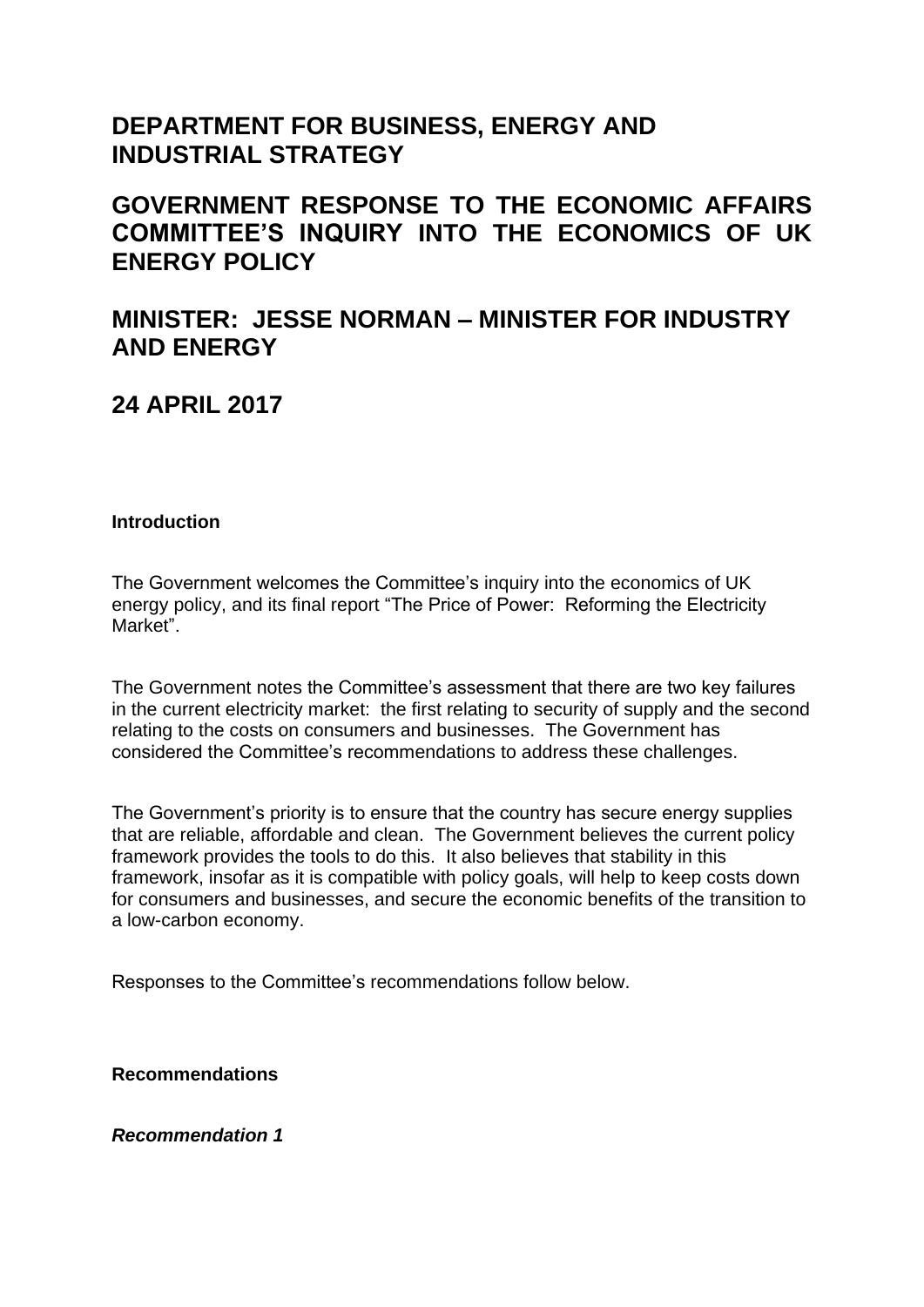*In the light of the significant and ongoing concerns about the deal, if the Hinkley Point C project is to proceed the Government should:*

- *(a) Explain how it will replace the capacity expected to be provided by Hinkley Point in the event that completion of the project is delayed, given Hinkley Point C is due to provide 7 per cent of Britain's electricity in 2025.*
- *(b) Provide a clearer statement of how the project will provide good value for money for the taxpayer, given concerns over the existing justification; (Paragraph 35)*

The Department for Business, Energy and Industrial Strategy submitted a note to the Committee in December on contingency arrangements in the event that Hinkley Point C is delayed. The note is attached as an Annex to this document.

Details of the Department's value for money case for Hinkley Point C were provided alongside the published contract with EDF.

# *Recommendation 2*

*The UK currently has a slim capacity margin. The emergency tools available to the Grid to manage the margin have been effective in the short term. The Government has however struggled to procure sufficient numbers of new power stations through the mechanism to ensure longer-term security of supply. (Paragraph 75)*

# *Recommendation 3*

*The increased amount of electricity generated from intermittent sources presents new challenges for security of supply. As the proportion of electricity from these sources is projected to increase, tools to ensure cost effective back-up must be available and the cost of appropriate back-up incorporated into estimates of the cost of renewable generation. (Paragraph 81)*

The Capacity Market is at the heart of the Government's plans for a reliable energy system and is the most cost effective way of ensuring the country has the electricity it needs now and in the future. It is providing the right investment incentives for a mix of capacity in the UK.

The Capacity Market auction held in December 2016 saw around 3.4 GW of new projects clear, of which 1.5 GW was new gas. Projects included a new CCGT plant (Centrica: Kings Lynn), a new OCGT plant (Spalding), and a variety of smaller scale, flexible gas resources. This is on top of Carrington CCGT (800MW) which opened on 13 March 2017. The Government was also pleased that the auction saw a range of innovative new "smart" projects succeed, including demand side response and battery storage.

A smarter and more flexible system offers significant benefits for consumers and the economy. If done in the right way, such a system will ensure the UK has a secure, affordable and clean energy system now and in the future. Last year the Department for Business, Energy and Industrial Strategy launched a joint call for evidence on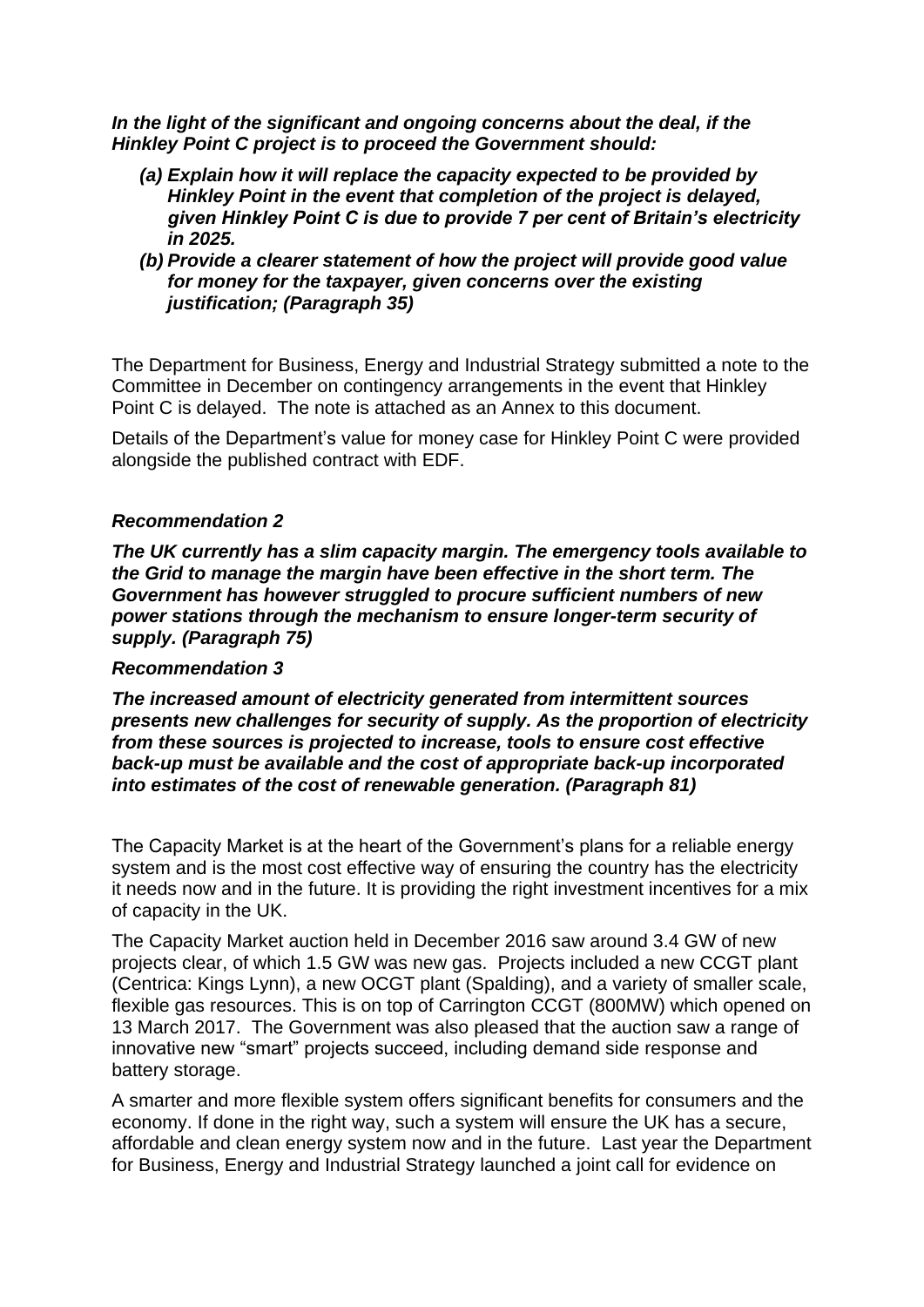Smart Energy with Ofgem, which presented a proposal for how to enable and manage the transition to a smart energy system, and what steps needed to take be to achieve this. There have been over 200 responses to the Call for Evidence and Government aims to have a joint BEIS/Ofgem Smart Systems Plan launched in Spring 2017, which will set out the specific measures to support smart energy, the sequencing of these measures and the timescales for doing so.

# *Recommendation 4*

*In 2014 10 per cent of the cost of electricity for domestic users was due to climate change policies. The Government's own analysis indicated that this is expected to rise to around a quarter by 2020. This is not transparent however as the cost of the policies is incorporated into electricity bills, making it difficult to scrutinise with any certainty. The Government should provide estimates for the cost to consumers of climate change policies as part of its quarterly energy prices publication and require providers to include a summary of this information on electricity bills. (Paragraph 95)*

# *Recommendation 5*

*There is little transparency around the cost of climate change policies for industrial users. The Government should publish what effect the policies have on industrial energy bills—taking into account taxes, industry levies and the operation of the compensation schemes—and on industrial location. (Paragraph 111)*

#### *Recommendation 6*

*Comparisons with other countries are difficult but the Government itself has acknowledged that electricity prices for energy intensive industries in the UK are amongst the highest in Europe. The Government has estimated that even with its compensation schemes taken into account, around 13 per cent of industrial electricity bills for energy intensive industries are the result of climate change policies. This is a disincentive for such businesses to remain or to relocate operations to the UK. (Paragraph 115)*

#### *Recommendation 7*

*The move of the energy portfolio to the Department for Business, Energy and Industrial Strategy offers an opportunity to make sure that the costs to business are taken into account when making energy policy. We welcome the Secretary of State's recent commitment to ensuring electricity is affordable for industry. (Paragraph 116)*

The Government provides forward visibility of the costs of the schemes covered by the Levy Control Framework budget, through the Office for Budgetary Responsibility's publications alongside the Budget.

Large energy suppliers already publish breakdowns of the makeup of energy bills on their websites as required by Ofgem. Adding further information to consumer bills would run counter to Ofgem's ambition to simplify bills.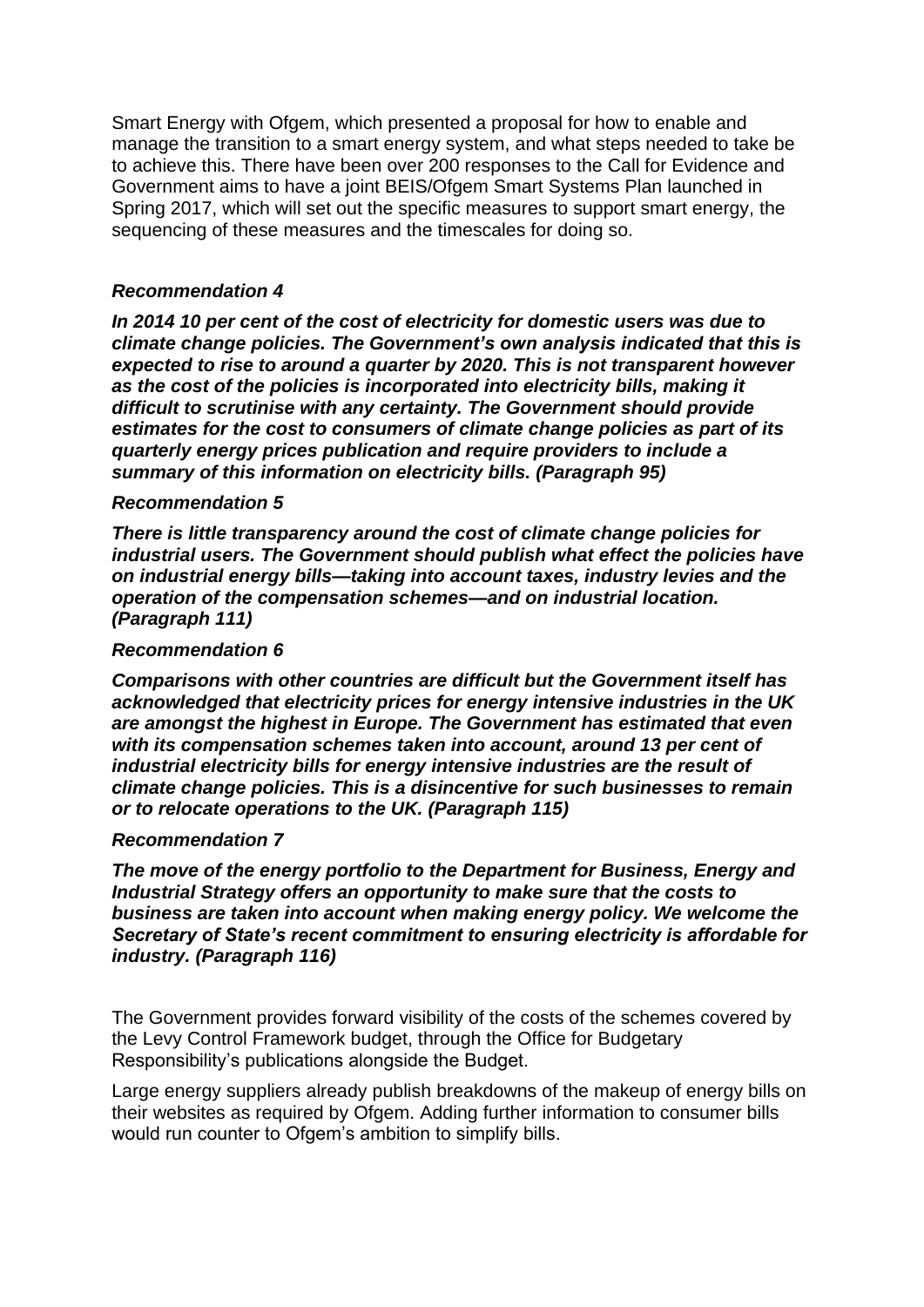The recent Committee on Climate Change report on the impact of energy policies on consumer energy bills found that the cost of climate change policies was more than outweighed by the savings delivered from energy efficiency schemes on average for household customers.

The Government recognises the importance of domestic consumers having regular, reliable data on the costs and impacts of Government energy policies and on energy prices and bills and we will be publishing our latest estimates in the near future.

The Government wants to make sure that the cost of energy is affordable, fair and internationally competitive, both for businesses and households. The Industrial Strategy Green Paper, published in January 2017, announced our intention to commission a review to look at the cost of energy and the opportunities to reduce the cost of achieving our decarbonisation goals in the power and industrial sectors.

#### *Recommendation 8*

*The overarching aim of energy policy must be to keep the lights on. Low carbon but chronically unreliable electricity is not acceptable. Similarly very cheap prices at the expense of frequent shortages would be unacceptable. (Paragraph 126)*

#### *Recommendation 9*

*Security of supply should be the first and most important consideration in energy policy. Decarbonisation and affordability must be taken into account, but should not be prioritised ahead of security where there is any conflict. Successive governments are perhaps guilty of overlooking security at times: for example, the disincentives for private investment in electricity generation created by the growth of intermittent renewables. Moreover, affordability should not be neglected in the pursuit of decarbonisation. (Paragraph 127)*

The Government agrees with the Committee that it is necessary to ensure that the country has secure energy supplies that are reliable, affordable and clean. Our policies enable us to make informed decisions to deliver on these objectives.

The Government does not agree that it has been guilty of overlooking security of supply. Even as the proportion of intermittent generation has grown, to the point where renewables provided nearly a quarter of the UK's electricity generation in 2015, the system has remained consistently reliable. The Government set, in December 2013, an enduring reliability standard for the GB electricity market equal to a loss of load expectation of 3 hours per year. This is the highest standard in Europe and translates as a system security level of 99.97%. National Grid has the tools it needs to manage the system and meet this reliability standard and Government will ensure that it continues to do so in future. In particular, the Capacity Market is at the heart of the Government's plans for a reliable energy system. Following four successful auctions, the Capacity Market is already securing the country's electricity from 2017/18 through to 2020/2021.

#### *Recommendation 10*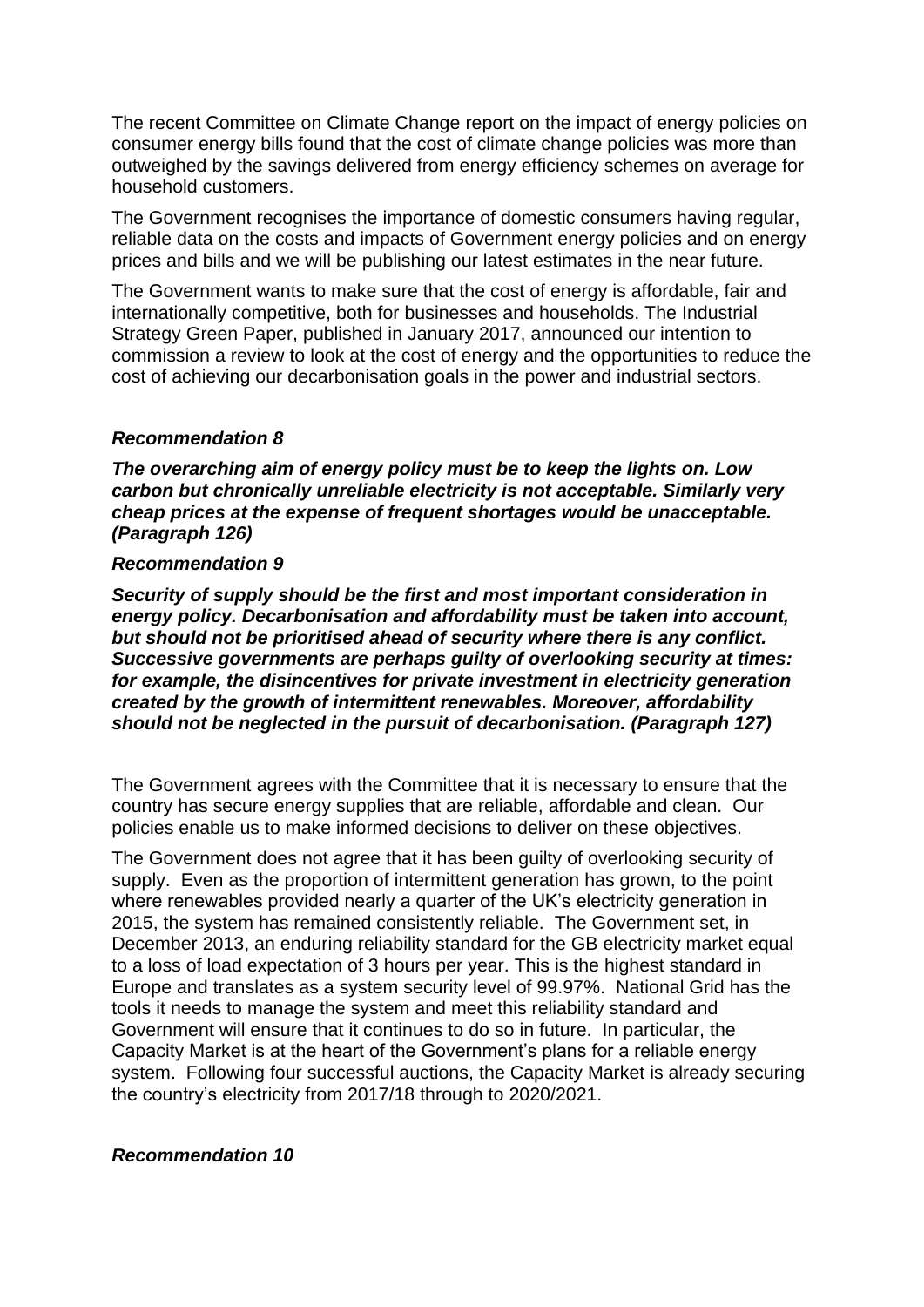*There is currently no robust and reliable data on whether measures to reduce the UK's carbon emissions have in fact resulted in the same emissions being exported to other countries due to the closure or relocation of energy intensive industries. We therefore recommend that the Government conducts and publishes such an analysis to assess the success of existing policy and plan future measures. (Paragraph 133)*

The Government recognises that there is a risk that energy intensive industries may move their current production abroad and undertake future investment overseas in countries with lower policy costs than the UK. This may reduce emissions in the UK, but increase them abroad in the case of investment leakage and carbon leakage.

That is why the Government provides free allocation of EU ETS allowances to energy-intensive industries that are at risk of leakage. The Government also provides schemes to compensate eligible energy-intensive industries for the indirect costs of the EU ETS, UK Carbon Price Support mechanism, Renewables Obligation and Feed-in Tariffs schemes. In order to provide even greater certainty to these industries, Government has consulted on moving from compensation to an exemption for Renewables Obligation and Feed-in Tariffs policy costs, as well as introducing an exemption for Contracts for Difference costs.

As the Committee notes, this is a complex area. There are data limitations and difficulties in distinguishing between the range of factors that determine production locations. An evaluation strategy for our energy intensive industry relief schemes is in place and results will be expected by 2020.

# *Recommendation 11*

*In the longer term the UK will not meet the 2050 target without substantial progress in the decarbonisation of heating and transport. The development of new technologies will be an important element of this. We consider further how to encourage research below. (Paragraph 139)*

The Government remains committed to meeting its climate change obligations and to the UK's Climate Change Act. Climate change remains one of the most serious longterm risks to our economic and national security. We recognise the important contribution the decarbonisation of transport and heat will make to meeting the 2050 target in the Climate Change Act and are already taking steps to decarbonise these sectors. The 2017 Budget put the UK at the forefront of global technological progress including through batteries for the next generation of electric vehicles.

For heating, the Renewable Heat Incentive is central to the Government's plans for the long-term decarbonisation of heating in the UK. The Renewable Heat Incentive was introduced to help accelerate the transition to low-carbon heating in the UK, giving help to all in moving from conventional forms of heating to low-carbon alternatives. The scheme provides financial incentives to households and nondomestic consumers, including public bodies and charities, to help bridge the gap between the cost of renewable heating systems and those conventional alternatives. By confirming the available budget up to 2020/21 and setting out a number of reforms to how the scheme will operate, the Government intends to provide the level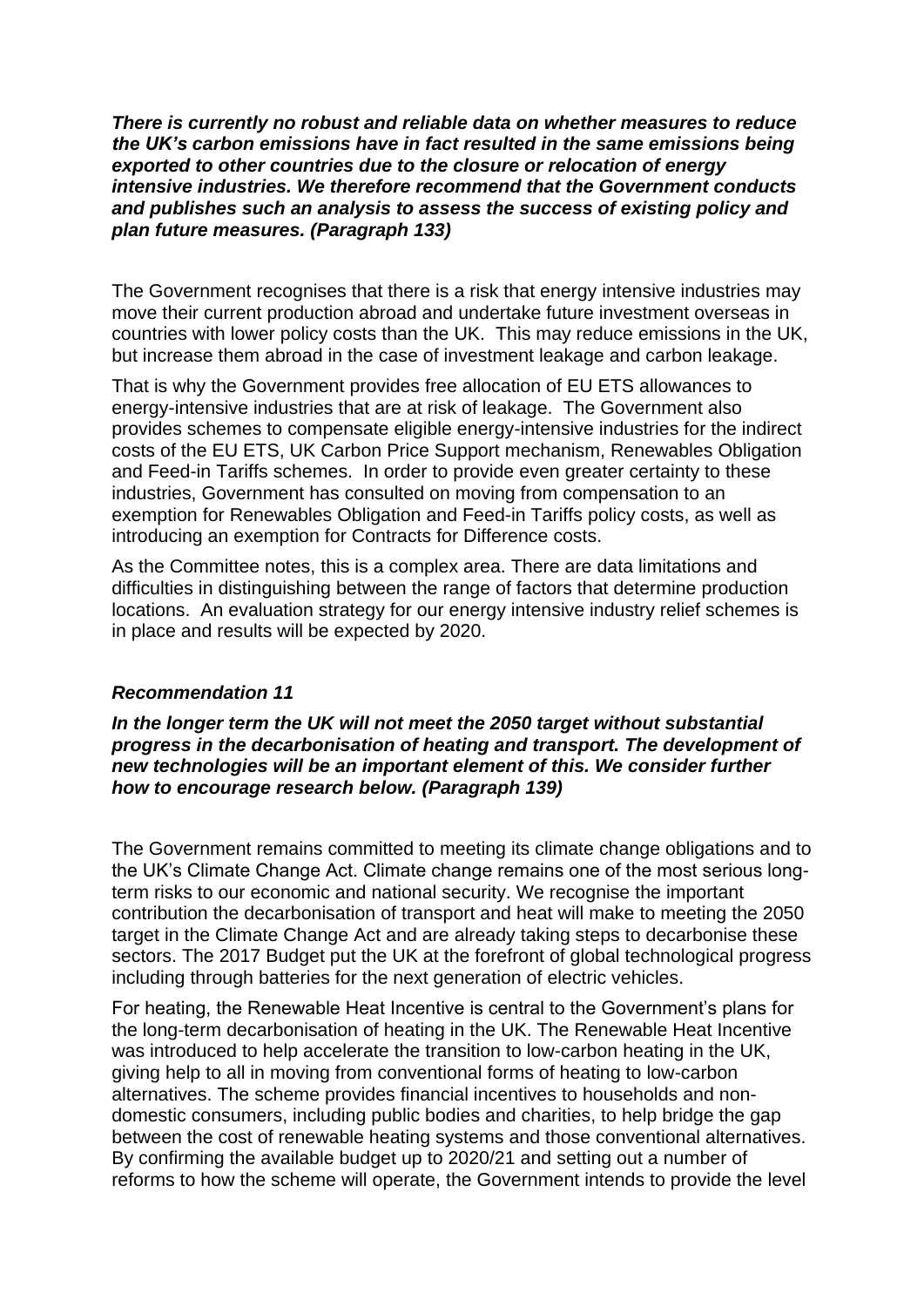of certainty needed for consumers and industry to invest in renewable heating and for the market to transition towards being sustainable without Government support in future.

Heat networks also play an important part of our strategy for reducing our carbon emissions. A heat network is an infrastructure investment that makes it easier and cheaper to reduce carbon emissions from heating over time and deliver benefits such as reducing bills for consumers and supporting local growth. The £300m Heat Networks Investment Project provides capital funding to build heat networks, and is expected to draw in up to £2 billion of additional investment and lead to the construction of hundreds of heat networks in England and Wales. This investment support aims to deliver cost-effective carbon savings and help to create the conditions necessary for the development of a self-sustaining heat network market.

# *Recommendation 12*

*The Government should use the powers provided in the Climate Change Act to vary the required pace of emissions reductions in the electricity supply. This flexibility would allow time for the development of new technologies which will increase efficiency and reduce emissions in a cost effective way. (Paragraph 146)*

The forthcoming emissions reduction plan will set out how Government will reduce emissions through the 2020s, across the economy and provide an important signal to the markets, businesses and investors. We are investing the time now to undertake critical preparatory work to ensure we get this right. This includes engaging across businesses, industry and other stakeholders on the shared challenge of moving to a low carbon economy.

# *Recommendation 13*

*The Government should set out plans to achieve its aim, as set out in 2015, of getting the government out of the electricity market as much as possible by 2025. The best way to do this would be through a single auction, designed to comply with the following principles:*

- *the required capacity is identified prior to the auction;*
- *the desired level of carbon emissions is fixed;*
- *all technologies are able to compete;*
- *an appropriate levy on intermittent generators is designed to reflect the cost of back-up generation;*
- *the cost of any updates to transmission networks are reflected in bids;*
- *the auction is overseen by an independent body who, in light of the results of the auction, could make any necessary adjustments to the targets. (Paragraph 158)*

# *Recommendation 14*

*An auction run on the basis of these principles would ensure that consumers are paying the lowest prices for low-carbon electricity. (Paragraph 159)*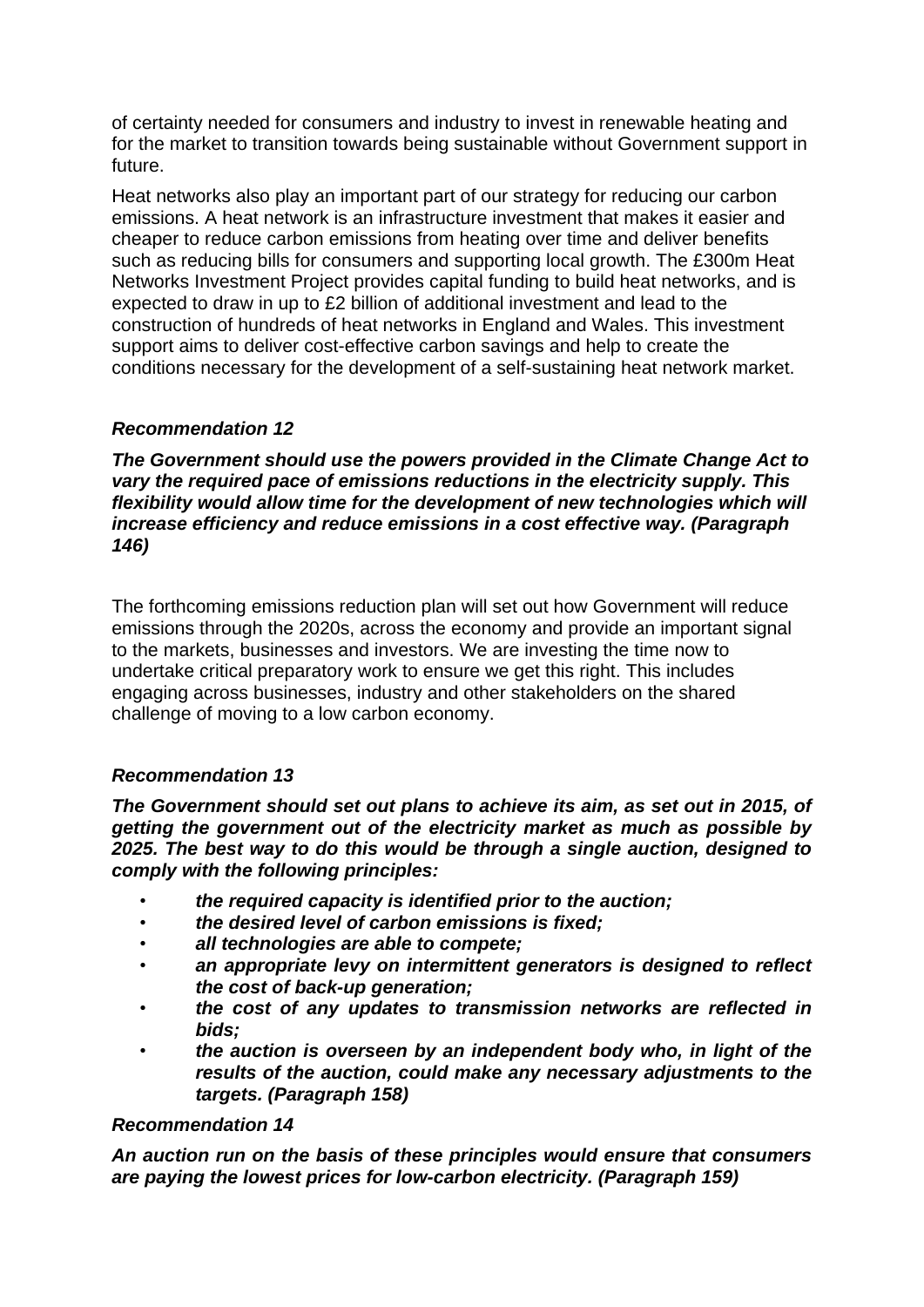#### *Recommendation 15*

*The challenge is not to remove all government involvement. This is not possible given the present objectives of energy policy, which we accept as the correct ones. Our aim with the recommendation above is to identify a way for the necessary involvement of government to be limited to setting the parameters within which a market is left to identify the most cost-effective solutions. We believe our recommendation would lead to outcomes which would improve security, protect competitiveness and allow emissions reductions to be achieved more efficiently and at lower cost. (Paragraph 160)*

We agree with the Committee that the Government should facilitate the operation of a competitive market that cost-effectively delivers secure supplies of power and carbon reduction. We also agree that Government needs to remain involved in setting the parameters for the auctions that will deliver the most cost-effective solutions.

The Government notes the Committee's recommendation of a different system of auctioning support for new generation. We believe the current system of competitive allocation of support works well, as demonstrated by the significant cost reductions achieved in the 2015 Contracts for Difference allocation round (about 20% lower than the levels of support under the Renewables Obligation). Government expects the current and future allocation rounds to deliver even lower prices. Industry values stability and the £730m that we have confirmed will be available for less established technologies this Parliament provides investors with confidence in the UK's regulatory framework.

# *Recommendation 16*

*The Government should establish an Energy Commission to provide greater scrutiny of energy policy decisions. This would be an independent advisory body, reporting to the Secretary of State, tasked with advising on the best way for all the objectives of energy policy to be delivered. (Paragraph 171)*

#### *Recommendation 17*

*It would be expected to monitor and advise on:*

- *security of supply, assessing changing patterns of demand and the balance of that demand with anticipated supply;*
- *investment in new electricity generation and the adequacy or otherwise of the incentives in place to induce necessary future investments;*
- *independent forecasts for supply and demand;*
- *developments in new energy technologies and their possible impact;*
- *oversight of the technology-neutral, competitive auction process recommended above; and*
- *prices and affordability. (Paragraph 172)*

#### *Recommendation 18*

*The Commission would cover all aspects of the energy market. It would work with those institutions that have been established through legislation such as*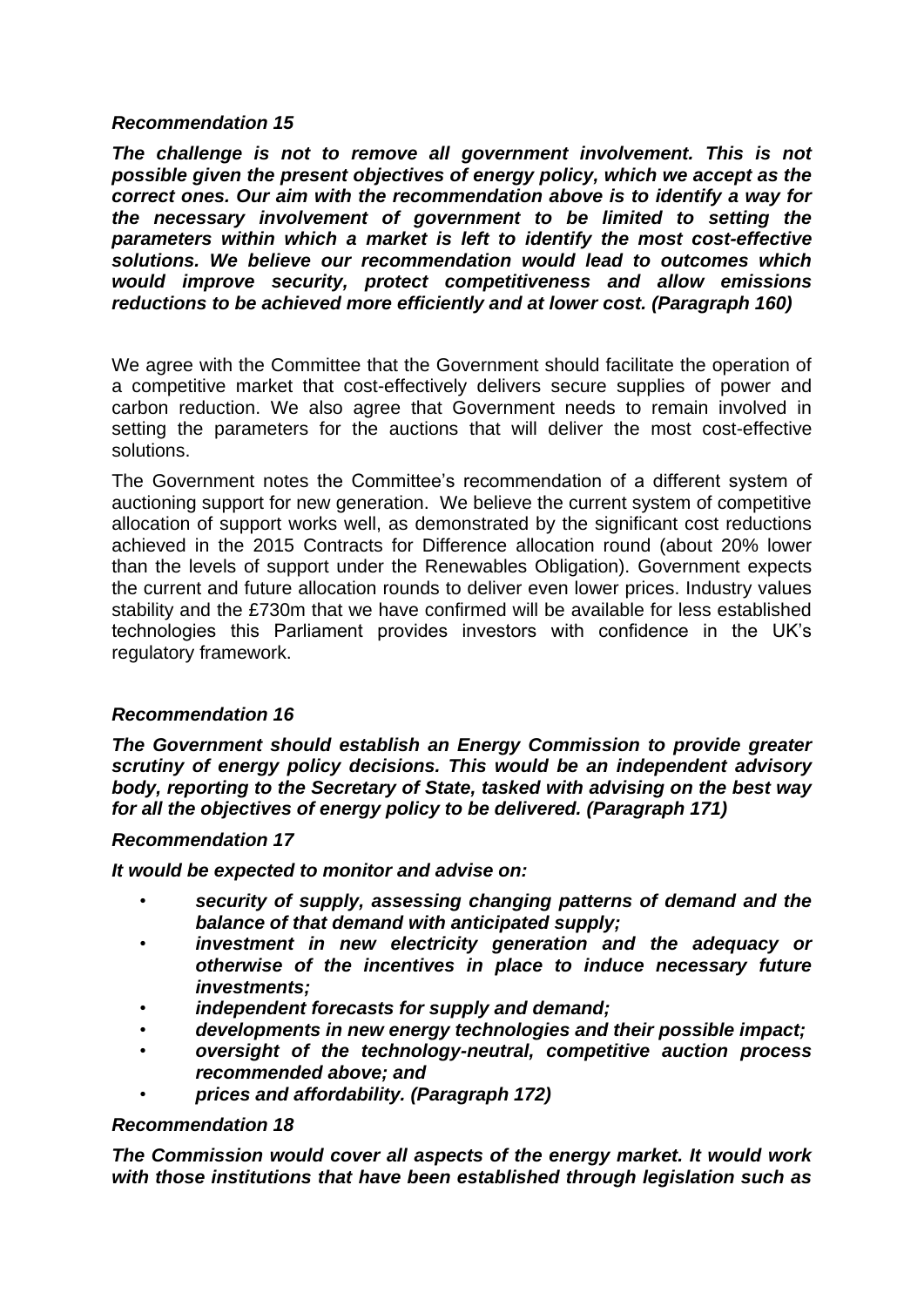# *the Committee on Climate Change. It would produce an annual report and studies of particular aspects of the market. (Paragraph 173)*

The Government already takes into account these factors when considering how best to achieve the objectives of its energy policy. We are not convinced that the establishment of a new statutory body to provide further advice is necessary and may instead create an additional level of bureaucracy in the policy making process.

#### *Recommendation 19*

*The UK lags behind other countries in the proportion of its GDP it spends on energy research and development. The Government needs to ensure that the additional money pledged for energy research is used in the most cost effective way. (Paragraph 193)*

#### *Recommendation 20*

*The recognition of the need for some oversight of research funding is welcome. Nonetheless we consider the policies put forward do not address the fundamental concerns about the co-ordination of funding and research. (Paragraph 194)*

#### *Recommendation 21*

*Funding should be directed towards research that seeks to reduce the cost of new technologies and make them viable on a large scale. We support the proposal for a National Energy Research Centre, which would provide key leadership in the search for new methods of producing cheap clean energy and translating them into commercial applications. Much of the additional public funding for energy research should go into creating a world-class centre of this kind. (Paragraph 195)*

Government is putting the UK's strengths in science, research and innovation at the heart of our industrial strategy. We are increasing research and development investment by £4.7 billion over the period 2017-18 to 2020-21. This equates to an extra £2 billion per year by 2020-21 and is an increase of around 20% to total government R&D spending, more than any increase in any parliament since 1979.

At Budget 2017, the Chancellor announced details of the Industrial Strategy Challenge Fund, which will support collaborations between business and the UK's science base. An initial investment of £270 million in 2017-18 will accelerate the development of disruptive technologies with the potential to transform the UK economy. The first wave of challenges includes two areas with relation to energy innovation:

- Leading the world in the development, design and manufacture of batteries that will power the next generation of electric vehicles, helping to tackle air pollution; and
- Developing cutting-edge artificial intelligence and robotics systems that will operate in extreme and hazardous environments, including offshore energy, nuclear energy, space, and deep mining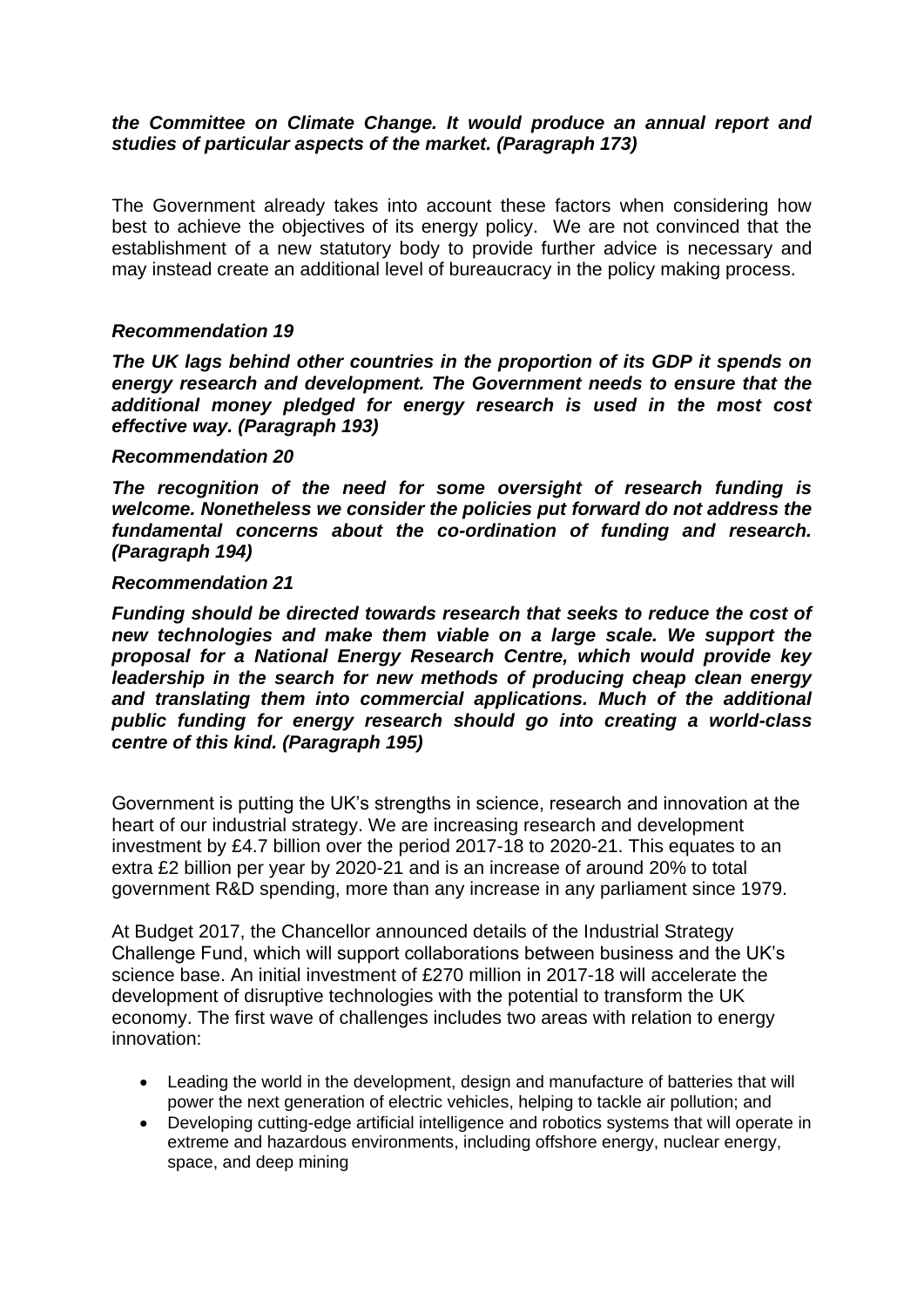This funding is additional to Government's commitment to increase the UK's energy innovation investments, such that by 2021 they will have doubled to over £400 million per year. The Energy Innovation Board will form a strategic role in aligning domestic and international clean tech investments across Government and regulated bodies (Ofgem) to our priorities.

Government is implementing Sir Paul Nurse's recommendations and establishing a single strategic research and innovation funding body – UK Research and Innovation (UKRI). UKRI will catalyse a more strategic, agile and interdisciplinary approach to addressing global challenges and play a key role in helping the UK strengthen its competitiveness as part of the new Industrial Strategy. Government's reforms will strengthen the UK's world-class capabilities in research and innovation. They will deliver a system that is more agile, flexible and able to respond strategically to future challenges, delivering national capability that drives new discoveries and growth. This should enable the UK to remain a world-leader in the creation and application of new ideas and technologies. The Energy Innovation Board is working closely with Research Councils and Innovate UK, and will in future work closely with UKRI to strategically align energy innovation investments.

The Department for Business, Energy and Industrial Strategy has a £505 million programme over this Parliament which will invest in a portfolio of innovation projects across the energy sector. The aim of the Programme is to reduce the cost of decarbonisation by accelerating the commercialisation of innovative clean energy technologies and processes into the mid-2020s and 2030s.

Projects developed under the programme will tackle the particular market failures and market barriers to wider investment in energy innovation. In particular, Government will focus on investments which:

- Would not develop further at pace (at a commercial stage in the mid-2020s/early 2030s) without Government support and intervention
- Can be deployed at scale to significantly reduce carbon emissions
- Can reduce costs for energy consumers and businesses

Under the Programme, we are already investing in the following projects and will be adding to this list throughout the duration of this Parliament:

- Up to £1.3m in an Offshore Renewable Innovation Hub, which is led by the Offshore Renewable Energy Catapult and Knowledge Transfer Network to bring the offshore wind industry together to solve common innovation challenges;
- Up to £9m to reduce the cost of energy storage technologies (including electricity storage, thermal storage, and power-to-gas technologies);
- Up to £600,000 on feasibility studies for a potential first of a kind large-scale future energy storage demonstrator;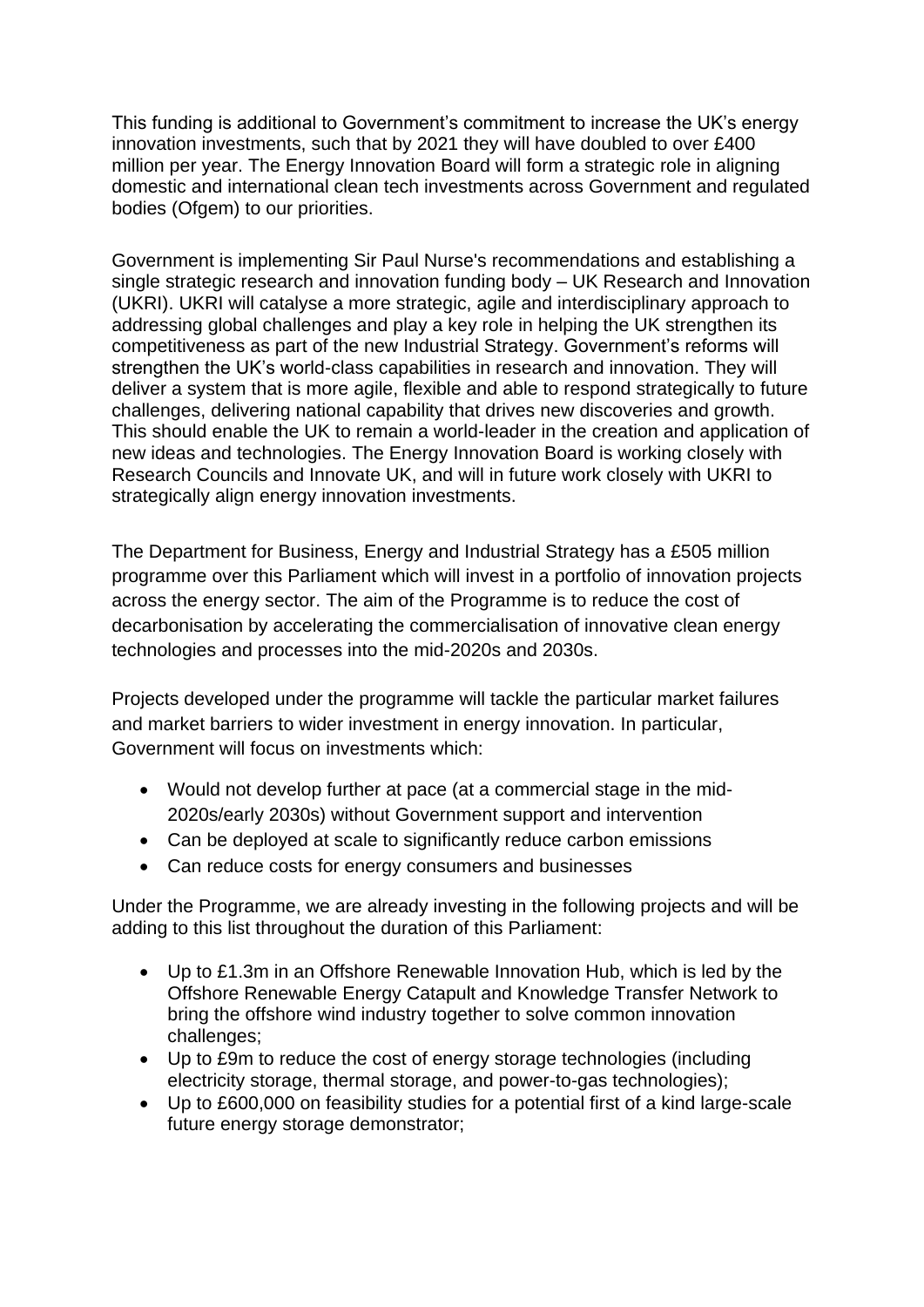- Up to £7.6m for innovative demonstrations of energy demand side response technologies in UK businesses or public sector organisations to reduce their energy use in peak times and provide flexibility to the energy system;
- Up to £20m over 2016-18 to support innovation in the civil nuclear sector;
- Up to £9.2m over the next 4 years on an industrial energy efficiency accelerator to seek industry-specific solutions which are close to commercialisation, by leveraging private sector investment and strengthening UK supply chains to reduce energy costs for UK industry;
- Up to £9m for phase 5 of the BEIS Energy Entrepreneurs Fund, which seeks the best ideas from the public and private sector, particularly aimed at small and medium-sized enterprises, and supports the demonstration of state of the art energy technologies.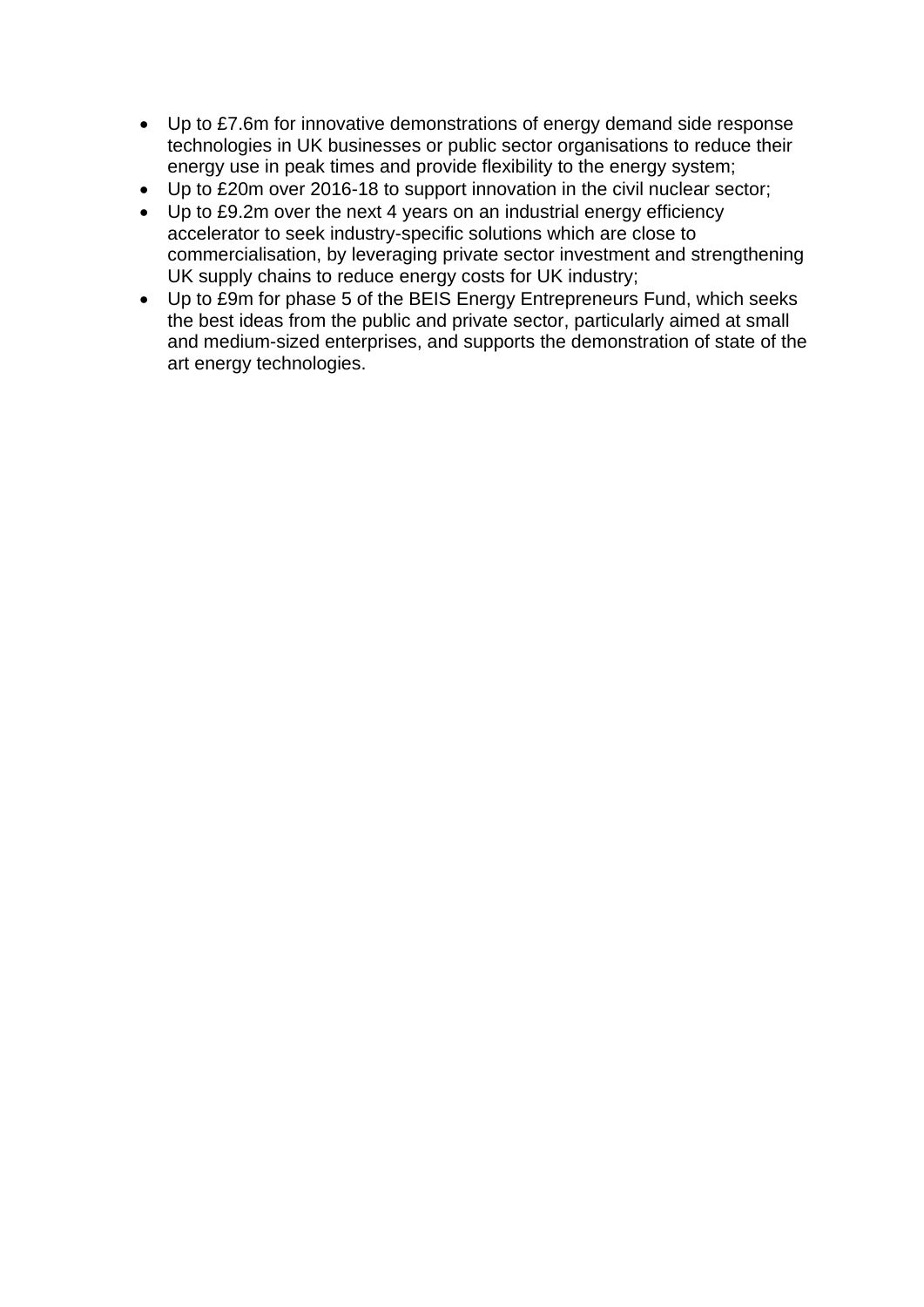#### **Annex A: Contingency arrangements in the event that Hinkley Point C is delayed**

#### **There are good reasons to be confident about Hinkley's delivery timescales but the Government will ensure progress is closely monitored, and the Capacity Market provides a mechanism to make good any delays in Hinkley delivering its capacity – just as it does with other capacity risks.**

Although the three nuclear projects based on the same reactor technology as Hinkley Point C (HPC) are currently subject to delays, there are good reasons to be more optimistic about the prospects of delivering HPC to schedule (i.e. 2025). HPC is a different proposition – lessons have been learnt and many of the causes for delay in these earlier projects do not apply to HPC. For example, much of the delay at Flamanville is due to changes in regulation and design during the construction phase whereas HPC has already gone through the UK regulator's Generic Design Assessment which helps to minimise this risk.

There are also provisions within the CfD which incentivise delivery. EDF will only receive payment under the contract once the plant begins generating. If commissioning takes longer than four years (i.e. beyond 2029) then the delay will start to eat into EDF's 35-yr CfD, and there is a long-stop date of 2033 after which HMG can choose to terminate the CfD.

That said, as with all large and complex construction projects, there is a risk that HPC's delivery could be subject to delay which, if not correctly managed, could pose a significant risk to security of supply.

Robust technical advice, monitoring, assurance and governance arrangements are being put in place to give an early warning of any problems that may arise during HPC construction. Contractually, the developer (New Nuclear Build Generation Company Ltd) must appoint technical advisors to provide independent advice to the IPA and LCCC. LCCC also has access to detailed information obligations under the CfD – these are wide and ensure that accurate and timely information is provided at all times.

Together, the monitoring arrangements and contract provisions should ensure that any material risks of a delay to HPC's Commercial Operating Date are identified in good time.

BEIS's principal tool for managing to risks to security of supply is the Capacity Market (CM). Known or likely slippages in HPC's delivery can be mitigated through adjustments to the amount of capacity we secure in the annual CM auctions. This approach is not peculiar to HPC; it is the same used for all non-delivery risks.

There are two auctions for each CM delivery year – a four-year ahead (T-4) auction and a one-year ahead (T-1) auction. Almost all of the capacity for a CM delivery year is procured through the T-4 auction, as this provides time for new build capacity to be brought forward if necessary. The T-1 auction acts as a 'top-up' in the event that demand or supply differs from that forecast at the time of the T-4 auction. So, for example, the capacity we will need in 2025/26 (HPC's estimated delivery year) will be secured through a T-4 auction in late 2021, and a smaller T-1 auction in late 2024.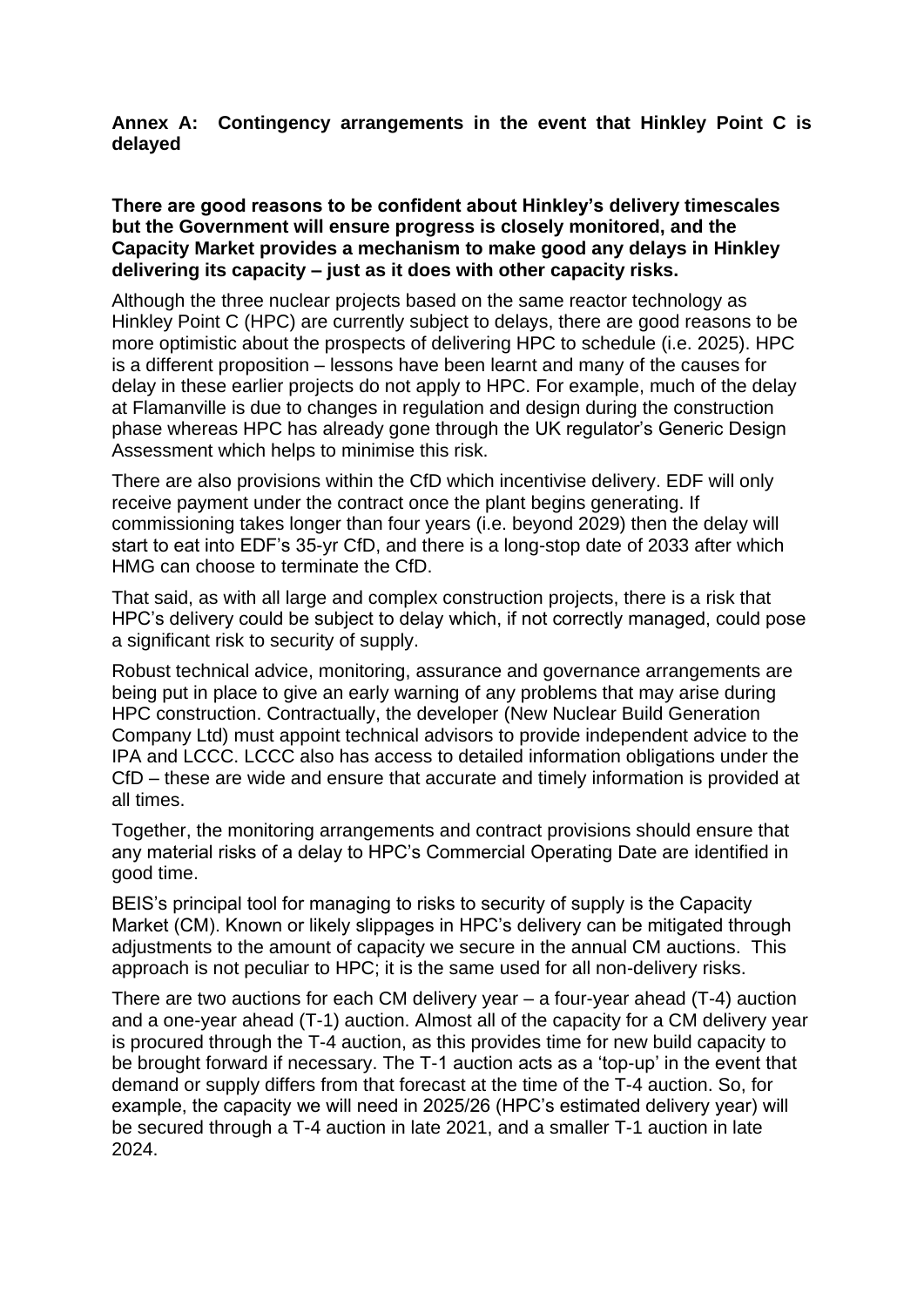Decisions on the target amount to secure for a CM delivery year are based on advice from National Grid, in accordance with established processes. Specifically:

- Grid produces an Electricity Capacity Report (ECR), by 1 June of the year in which the auction/auctions are run, outlining the capacity requirements under various scenarios/sensitivities set to meet a standard of 3 hours of loss of load expectation.
- Grid's analysis is scrutinised by an independent Panel of Technical Experts who report formally to the Department along with input from Ofgem.
- BEIS officials then make recommendations, based on this advice, to the Secretary of State on the target capacity for a given delivery year. Ultimately the Secretary of State takes the final decision on the amount to secure through the auctions and has the power to deviate from Grid's recommendation, if he is minded to, having regard to the underlying and enduring reliability standard.
- Auction parameters, including target capacity, are reviewed in October and revised if necessary.

In determining their recommendation to BEIS, National Grid establishes a range of potential scenarios and sensitivities for electricity demand in the delivery year and for the amount of capacity needed through the Capacity Market to meet it:

- *NG's Future Energy Scenarios* (FES) –Differing assumptions on plant opening and closure times are also included in the scenarios to capture risks around plant delivery. National Grid currently takes a conservative view of HPC delivery in the scenarios used to inform CM targets<sup>1</sup>. Information from the HPC governance arrangements outlined earlier will be factored into the development of these assumptions.
- *Sensitivities* –These are included to account for the range of uncertainty in assumptions such as weather, plant availability, demand and non-delivery risks<sup>2</sup>.

These scenarios and sensitivities are then used in a robust optimisation process called Least Worst Regrets (LWR) to identify the optimal amount of capacity to secure for the delivery year in question. It does this by weighing up the cost to consumers of buying extra capacity which might not be needed if a scenario didn't materialise versus the risk of not buying enough capacity because a scenario did materialise.

It is through these scenarios/sensitivities and the LWR approach that delivery risks to HPC will be taken into account and reflected within recommendations on CM target capacity. We have used this same approach this year to account for the risk that coal plants might win CM agreements and then default and the risk that new gas power stations might win agreements but be delayed.

Of course, it is possible that delivery risks will significantly and unexpectedly worsen after a T-4 auction. If this happens, we have another opportunity to top-up any potential shortfall in capacity through the T-1 auctions (although T-1 auctions are

<u>.</u>

<sup>&</sup>lt;sup>1</sup> The connection dates for HPC's 1<sup>st</sup> Unit within the 2016 FES scenarios range from 2026/27 to 2032/33.

<sup>&</sup>lt;sup>2</sup> The non-delivery risk sensitivity currently focuses on coal plant, but in future this sensitivity could cover delays to CfD capacity (such as HPC) as well as CM-contracted capacity.